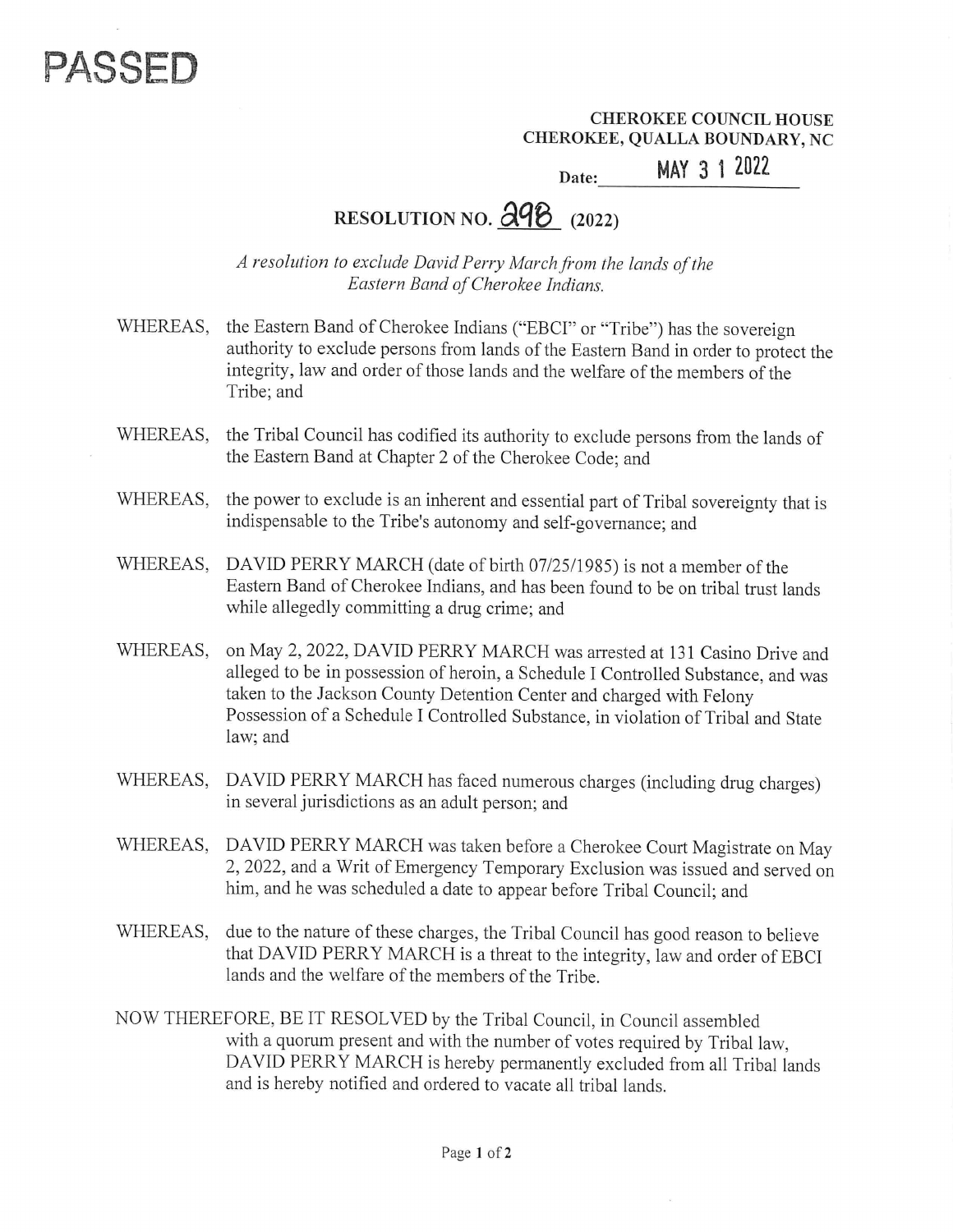- BE IT FURTHER RESOLVED that this permanent exclusion prohibits DAVID PERRY<br>MARCH from entering on or being present on Tribal lands for any purpose<br>except as required by Tribal Council or Tribal Court.
- BE IT FURTHER RESOLVED that if DAVID PERRY MARCH is found improperly on Tribal<br>lands at any time after the effective date of this resolution he shall be treated as a<br>trespasser and appropriate legal action shall be taken a
- BE IT FINALLY RESOLVED that all resolutions inconsistent with this resolution are rescinded, and that this resolution shall become effective when ratified by the Principal Chief.

Submitted by the Chief of Police of the Cherokee Indian Police Department pursuant to Cherokee Code Chapter 2.